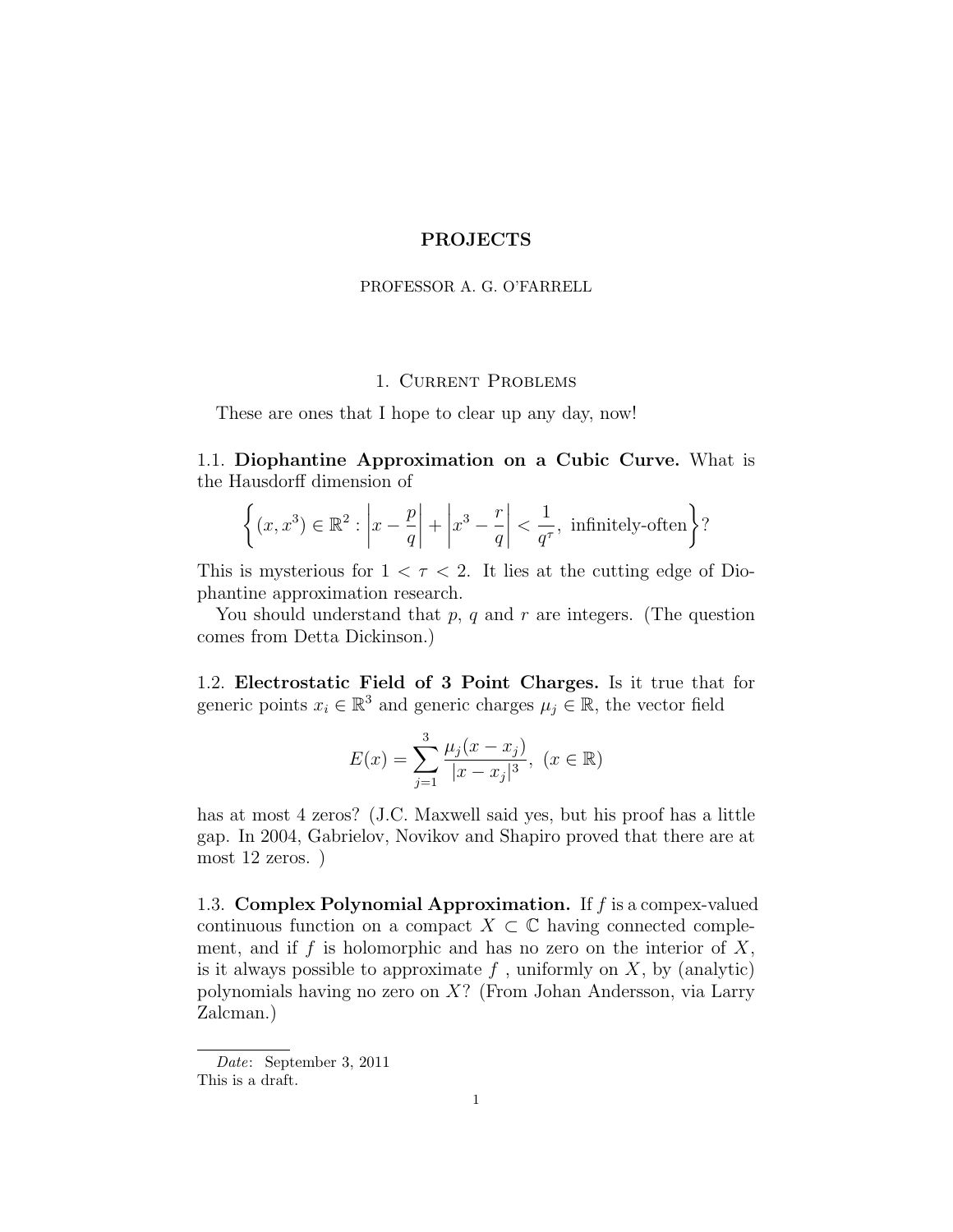1.4. Reversible Biholomorphic Maps. Which are the reversible elements in the group of biholomorphic map germs at the origin in  $\mathbb{C}^2$ ?

An element of a group  $G$  is reversible in  $G$  if it is conjugate to its inverse.

Dmitri Zaitsev and I have recently made some progress on this. We identified the generic reversibles. It remains to sort it out for some special classes of reversibles. For instance, which maps  $F$  having linear part  $(z_1 + z_2, z_2)$  are reversible?

This problem is an example of a reversibility problem, the one nearest the top of my list at present. But if you have a favourite group, then the question may be open for that, too.

1.5. Biholomorphic Germs in One Variable. Is every biholomorphic germ with multiplier  $\pm 1$  the product of four involutions?

The multiplier of  $f(z) = a_1z + a_2z + \cdots$  is the number  $a_1$ .

We know that this factorization can be done using formal germs, and recently, with Dmitri Zaitsev, I extended the formal factorization theorem to germs in arbitrary dimensions.

#### 2. Problems on the Back Burner

These are things that have bothered me for decades:

2.1. **Harmonic Approximation.** Given a compact set  $K \subset \mathbb{R}^d$  and a continuous function  $f: K \to \mathbb{R}$ , the problem is to decide when f is the uniform limit on K of a sequence of functions  $f f n g$ , each harmonic near K. There are known solutions to this problem in terms of Brownian motion, but this is not good enough. There is a conjectured solution in terms of capacities.

In June, 2011, I received a preprint from Maxim Mazaloff containing a solution. He proved that the capacitary condition works.

2.2. The  $f^2$  Problem. Suppose  $K \subset \mathbb{C}$  is compact, and let  $R(K)$ denote the algebra of all uniform limits on  $K$  of sequences of rational functions with poles of K. Suppose f is continuous on K and  $f^2 \in$  $R(K)$ . Must f belong to  $R(K)$ ? This relates to generalisation of Rado's theorem, and there are some partial results.

2.3. Derivations on  $R(K)$ . Another problem about  $R(K)$  is whether  $R(K) = C(K)$  as soon as there is no continuous derivation from  $R(K)$ into a Banach  $R(K)$ -module.